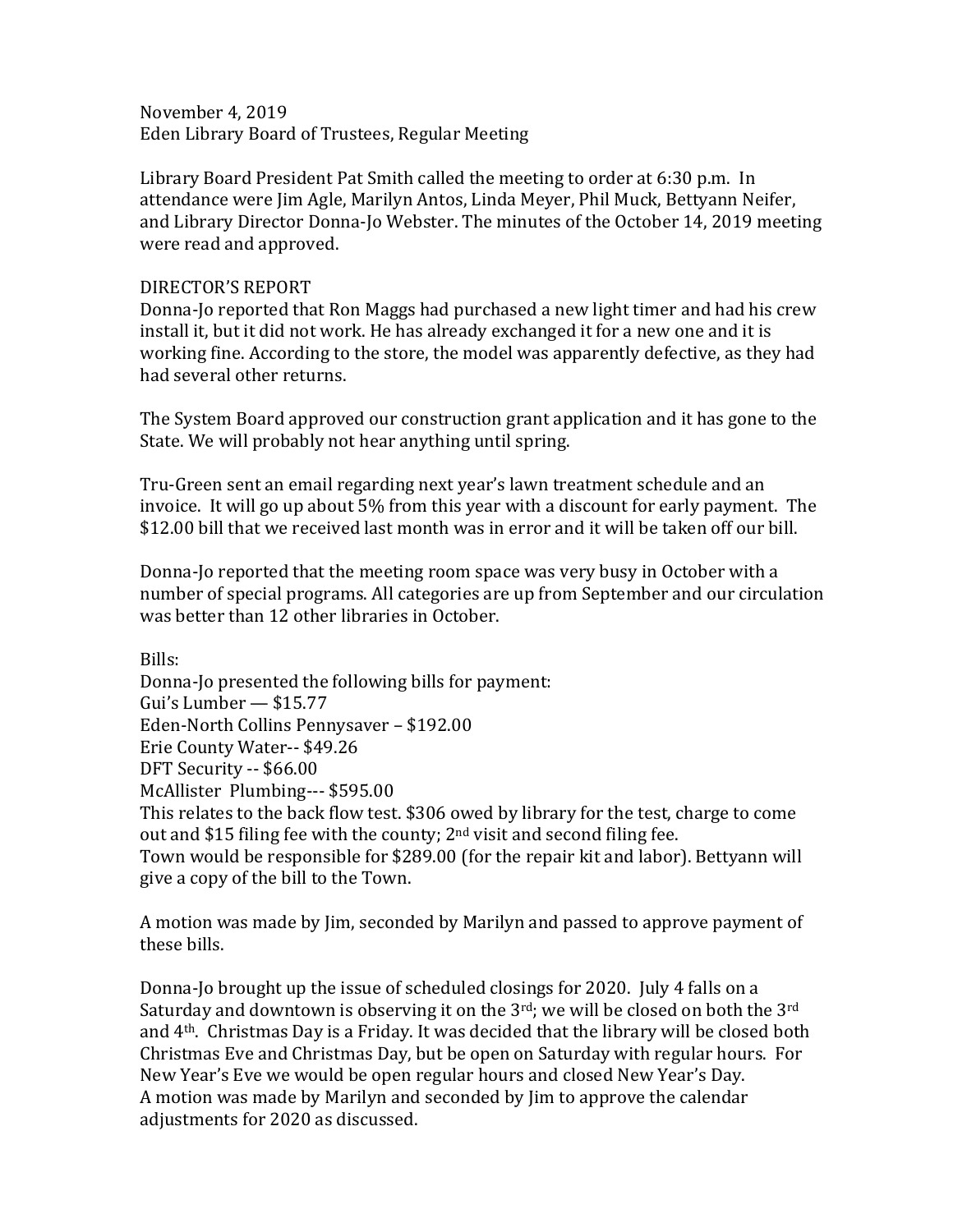George Spengler of the Hamburg Lion's Club has offered a magnifier to the library for patron use. Donna-Jo will contact him and thank him, but turn down his offer since we still have one in the basement that has rarely been used.

There was an issue with the door to the Lift not unlocking during the book sale. Wesley Elevator has been notified and they will order a battery and bring it out for installation. We were reminded that the battery only operates the doors; the lift itself is electric.

The trees have still not been trimmed. The contractor has promised that he will be here within the next two weeks to take care of it.

All Seasons (the plowing service) called and wanted to know if we still want him to plow the parking lot this year. There was some discussion about whether or not this was something that the Town could take over, but it was decided not to ask for this this year.

DFT Security called Bettyann and said that the alarm was not activated; Jim has also received calls from them. Donna-Jo is usually the one who activates the alarm at night.

Mary Logan, president of the Friends group, has asked about books leftover from the Book Sale. She could use some for a recovery house that is trying to start a library. We would make selections and she will take them to the facility. Pat will email Mary and work with her on what she would prefer.

## TREASURER'S REPORT

Bettyann reported the receipts and disbursements for the month. She noted that the book sale brought in \$937.70, which is about average.

## BUILDINGS and GROUNDS

Phil wondered whether it would be worth it to open an account at the new Tractor Supply. It was felt that our account at Gui's is sufficient at this time.

## POLICY/PROCEDURES/OTHER

The System has adopted a new Accessibility of Library Services Policy. This is a system-wide policy. Linda made a motion that was seconded by Jim that we adopt this policy as written; motion passed.

The System amended the Collection Development Policy on September 19, 2019. This is also a system-wide policy. Linda made a motion that was seconded by Bettyann that we adopt this policy as written; motion passed.

The System amended their Free Direct Access Plan on May 16, 2019. This is a countywide policy that applies to all libraries in the System. Linda made a motion that was seconded by Bettyann that we adopt this policy as amended; motion passed.